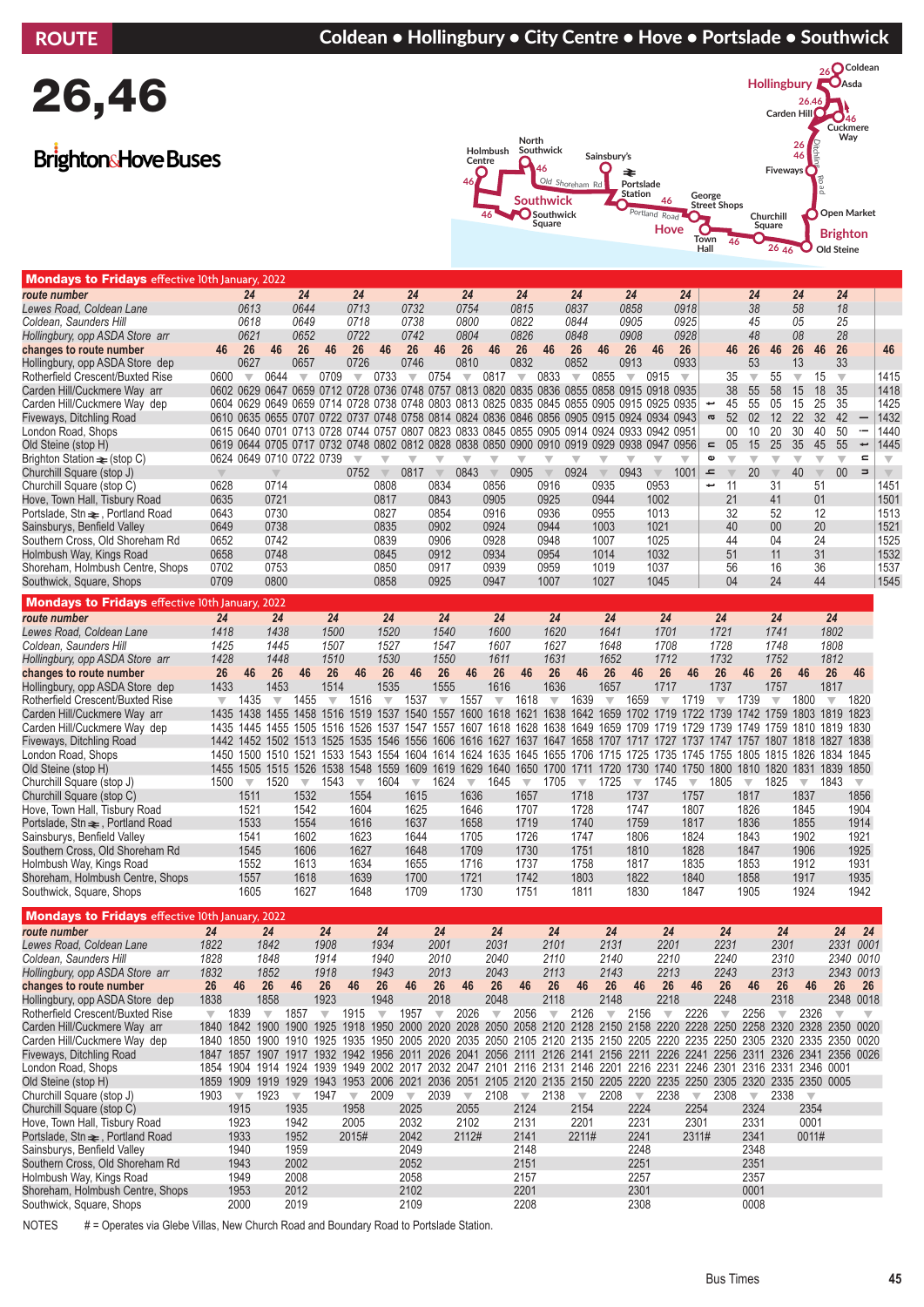#### Southwick • Portslade • Hove • City Centre • Hollingbury • Coldean ROUTE



#### Mondays to Fridays effective 10th January, 2022

| <b>NORDAYS to Fridays</b> effective loth January, 2022 |                         |                          |                               |                         |                         |                         |                         |                          |                                                                                                                         |                         |      |                         |      |                         |          |                         |      |                         |      |                         |      |                         |                                                                                            |                         |               |
|--------------------------------------------------------|-------------------------|--------------------------|-------------------------------|-------------------------|-------------------------|-------------------------|-------------------------|--------------------------|-------------------------------------------------------------------------------------------------------------------------|-------------------------|------|-------------------------|------|-------------------------|----------|-------------------------|------|-------------------------|------|-------------------------|------|-------------------------|--------------------------------------------------------------------------------------------|-------------------------|---------------|
| route number                                           | 46                      | 26                       |                               | 26                      | 46                      | 26                      | 46                      | 26                       | 46                                                                                                                      | 26                      | 46   | 26                      | 46   | 26                      | 46       | 26                      | 46   | 26                      | 46   | 26                      | 46   | 26                      | 46                                                                                         | 26                      | 46            |
| Southwick, Square, Shops                               |                         |                          |                               |                         |                         |                         |                         |                          |                                                                                                                         |                         | 0646 |                         |      |                         | 0716     |                         | 0734 |                         | 0754 |                         | 0814 |                         | 0836                                                                                       |                         | 0857          |
| Shoreham, Holmbush Centre, Shops                       |                         |                          |                               |                         |                         |                         |                         |                          |                                                                                                                         |                         | 0654 |                         |      |                         | 0724     |                         | 0742 |                         | 0802 |                         | 0822 |                         | 0844                                                                                       |                         | 0905          |
| Holmbush Way, Kings Road                               |                         |                          |                               |                         |                         |                         |                         |                          |                                                                                                                         |                         | 0657 |                         |      |                         | 0727     |                         | 0746 |                         | 0806 |                         | 0826 |                         | 0848                                                                                       |                         | 0909          |
| Southern Cross, Old Shoreham Rd                        |                         |                          |                               |                         |                         |                         |                         |                          |                                                                                                                         |                         | 0704 |                         |      |                         | 0735     |                         | 0754 |                         | 0814 |                         | 0834 |                         | 0856                                                                                       |                         | 0916          |
| Sainsburys, Benfield Valley                            |                         |                          |                               |                         |                         |                         |                         |                          |                                                                                                                         |                         | 0708 |                         |      |                         | 0739     |                         | 0758 |                         | 0818 |                         | 0838 |                         | 0900                                                                                       |                         | 0920          |
| Portslade, Stn $\rightleftharpoons$ , Portland Rd arr  |                         |                          |                               |                         |                         |                         |                         |                          |                                                                                                                         |                         | 0712 |                         |      |                         | 0745     |                         | 0804 |                         | 0824 |                         | 0844 |                         | 0906                                                                                       |                         | 0926          |
| Portslade, Stn $\equiv$ , Portland Rd dep              |                         |                          |                               |                         |                         |                         |                         |                          |                                                                                                                         |                         | 0714 |                         |      |                         | 0747     |                         | 0806 |                         | 0826 |                         | 0846 |                         | 0908                                                                                       |                         | 0928          |
| Hove, Town Hall, Church Road                           |                         |                          |                               |                         |                         |                         |                         |                          |                                                                                                                         |                         | 0724 |                         |      |                         | 0759     |                         | 0821 |                         | 0841 |                         | 0901 |                         | 0921                                                                                       |                         | 0941          |
| Churchill Square (stop F) arr                          |                         |                          |                               |                         |                         |                         |                         |                          |                                                                                                                         |                         | 0731 |                         |      |                         | 0808     |                         | 0830 |                         | 0850 |                         | 0910 |                         | 0930                                                                                       |                         | 0950          |
| Churchill Square (stop F) dep                          |                         |                          | 0605 0625                     |                         |                         | 0644                    |                         | 0702                     |                                                                                                                         | 0720 0733 0738          |      |                         |      |                         |          |                         |      |                         |      |                         |      |                         | 0758 0810 0822 0832 0842 0852 0902 0912 0922 0932 0942 0952                                |                         |               |
| Old Steine (stop E)                                    |                         |                          | 0608 0628                     |                         |                         | 0647                    |                         | 0705                     |                                                                                                                         | 0723 0736 0742          |      |                         |      |                         |          |                         |      |                         |      |                         |      |                         | 0802 0815 0827 0837 0847 0857 0907 0917 0927 0937 0947                                     |                         | 0957          |
| London Road, Shops                                     |                         |                          | 0612 0632                     |                         |                         | 0651                    |                         | 0709                     |                                                                                                                         | 0727 0741 0747          |      |                         |      |                         |          |                         |      |                         |      |                         |      |                         | 0807 0820 0832 0842 0852 0902 0912 0922 0932 0942 0952 1002                                |                         |               |
| Fiveways, Ditchling Road                               |                         |                          |                               |                         |                         |                         |                         |                          | 0555 0617 0637 0639 0657 0704 0716 0728 0735 0749 0755 0812 0815 0828 0840 0850 0900 0910 0919 0929 0939 0949 0959 1009 |                         |      |                         |      |                         |          |                         |      |                         |      |                         |      |                         |                                                                                            |                         |               |
| Rotherfield Cres/Buxted Rise                           | 0600                    | $\overline{\mathbf{v}}$  |                               | $\overline{\mathbf{v}}$ | 0644                    | $\overline{\mathbf{v}}$ | 0709                    | $\overline{\mathbf{v}}$  | 0733                                                                                                                    | $\overline{\mathbf{v}}$ | 0754 | $\overline{\mathbf{v}}$ | 0817 | $\overline{\mathbf{v}}$ | 0833     | $\overline{\mathbf{v}}$ | 0855 | $\overline{\mathbf{v}}$ | 0915 | $\overline{\mathbf{v}}$ | 0935 | $\overline{\mathbf{v}}$ | 0955                                                                                       | $\overline{\mathbf{v}}$ | 1015          |
| Carden Hill/Cuckmere Way                               |                         |                          |                               |                         |                         |                         |                         |                          | 0602 0623 0643 0647 0703 0712 0722 0736                                                                                 | 0742 0757               |      | 0802 0820               |      |                         |          |                         |      |                         |      |                         |      |                         | 0822 0836 0847 0858 0907 0918 0926 0938 0946 0958 1006 1018                                |                         |               |
| Hollingbury, ASDA Store arr                            |                         |                          | 0625 0645                     |                         |                         | 0705                    |                         | 0725                     |                                                                                                                         | 0745                    |      | 0805                    |      | 0825                    |          | 0850                    |      | 0909                    |      | 0928                    |      | 0948                    |                                                                                            | 1008                    |               |
| changes to route number                                |                         | 24                       |                               | 24                      |                         | 24                      |                         | 24                       |                                                                                                                         | 24                      |      | 24                      |      | 24                      |          | 24                      |      | 24                      |      | 24                      |      | 24                      |                                                                                            | 24                      |               |
| Hollingbury, ASDA Store dep                            |                         |                          | 0628 0650                     |                         |                         | 0707                    |                         | 0727                     |                                                                                                                         | 0747                    |      | 0807                    |      | 0827                    |          | 0855                    |      | 0915                    |      | 0935                    |      | 0955                    |                                                                                            | 1015                    |               |
| Coldean, Saunders Hill                                 |                         |                          | 0631 0653                     |                         |                         | 0710                    |                         | 0730                     |                                                                                                                         | 0751                    |      | 0811                    |      | 0831                    |          | 0859                    |      | 0919                    |      | 0938                    |      | 0958                    |                                                                                            | 1018                    |               |
| Lewes Road, Coldean Lane                               |                         |                          | 0637 0659                     |                         |                         | 0716                    |                         | 0738                     |                                                                                                                         | 0759                    |      | 0819                    |      | 0839                    |          | 0907                    |      | 0927                    |      | 0946                    |      | 1006                    |                                                                                            | 1025                    |               |
|                                                        |                         |                          |                               |                         |                         |                         |                         |                          |                                                                                                                         |                         |      |                         |      |                         |          |                         |      |                         |      |                         |      |                         |                                                                                            |                         |               |
|                                                        |                         |                          |                               |                         |                         |                         |                         |                          |                                                                                                                         |                         |      |                         |      |                         |          |                         |      |                         |      |                         |      |                         |                                                                                            |                         |               |
| <b>Mondays to Fridays</b> effective 10th January, 2022 |                         |                          |                               |                         |                         |                         |                         |                          |                                                                                                                         |                         |      |                         |      |                         |          |                         |      |                         |      |                         |      |                         |                                                                                            |                         |               |
| route number                                           | 26                      |                          | 46 26                         | 46                      | 26                      | 46                      | 26                      |                          | 26<br>46                                                                                                                | 26                      | 46   | 26                      | 46   | 26                      | 26<br>46 | 46                      | 26   | 46                      | 26   | 46                      | 26   | 46                      | 46<br>26                                                                                   | 26                      | 46            |
| Southwick, Square, Shops                               |                         |                          | 17                            | 37                      |                         | 57                      |                         |                          | 1356                                                                                                                    |                         | 1416 |                         | 1436 |                         | 1456     | 1516                    |      | 1536                    |      | 1556                    |      | 1616                    | 1637                                                                                       |                         | 1658          |
| Shoreham, Holmbush Centre, Shops                       |                         |                          | 25                            | 45                      |                         | 05                      |                         |                          | 1404                                                                                                                    |                         | 1424 |                         | 1444 |                         | 1504     | 1524                    |      | 1544                    |      | 1604                    |      | 1624                    | 1645                                                                                       |                         | 1706          |
| Holmbush Way, Kings Road                               |                         |                          | 29                            | 49                      |                         | 09                      |                         |                          | 1408                                                                                                                    |                         | 1428 |                         | 1448 |                         | 1508     | 1528                    |      | 1548                    |      | 1608                    |      | 1628                    | 1649                                                                                       |                         | 1710          |
| Southern Cross, Old Shoreham Rd                        |                         |                          | 36                            | 56                      |                         | 16                      |                         |                          | 1415                                                                                                                    |                         | 1435 |                         | 1455 |                         | 1515     | 1535                    |      | 1555                    |      | 1615                    |      | 1635                    | 1656                                                                                       |                         | 1717          |
| Sainsburys, Benfield Valley                            |                         |                          | 40                            | 00                      |                         | 20                      |                         |                          | 1419                                                                                                                    |                         | 1439 |                         | 1459 |                         | 1519     | 1539                    |      | 1559                    |      | 1619                    |      | 1639                    | 1700                                                                                       |                         | 1721          |
| Portslade, Stn $\rightleftharpoons$ , Portland Rd arr  |                         |                          | 45                            | 05                      |                         | 25                      |                         |                          | 1424                                                                                                                    |                         | 1444 |                         | 1504 |                         | 1524     | 1544                    |      | 1604                    |      | 1624                    |      | 1644                    | 1705                                                                                       |                         | 1726          |
| Portslade, Stn $\equiv$ , Portland Rd dep              |                         |                          | 47                            | 07                      |                         | 27                      |                         |                          | 1426                                                                                                                    |                         | 1446 |                         | 1506 |                         | 1526     | 1546                    |      | 1606                    |      | 1626                    |      | 1646                    | 1707                                                                                       |                         | 1728          |
| Hove, Town Hall, Church Road                           |                         |                          | 00                            | 20                      |                         | 40                      |                         |                          | 1439                                                                                                                    |                         | 1459 |                         | 1519 |                         | 1539     | 1559                    |      | 1619                    |      | 1639                    |      | 1659                    | 1720                                                                                       |                         | 1741          |
| Churchill Square (stop F) arr                          |                         |                          | 09                            | 29                      |                         | 49                      |                         |                          | 1449                                                                                                                    |                         | 1509 |                         | 1529 |                         | 1549     | 1609                    |      | 1629                    |      | 1649                    |      | 1709                    | 1730                                                                                       |                         | 1751          |
| Churchill Square (stop F) dep                          | 1001                    | پ                        | 21<br>11                      | 31                      | 41                      | 51                      | 01                      |                          | 1441 1451 1501 1511 1521 1531 1541 1551 1601 1611 1621 1631 1641 1651 1701 1711 1722 1732 1743 1753                     |                         |      |                         |      |                         |          |                         |      |                         |      |                         |      |                         |                                                                                            |                         |               |
| Old Steine (stop E)                                    | 1006                    | g                        | 16<br>26                      | 36                      | 46                      | 56                      | 06                      | $\qquad \qquad -$        | 1446 1456 1506 1516 1526 1536 1546 1556 1606 1616 1626 1636 1646 1656 1706 1716 1727 1737 1748 1758                     |                         |      |                         |      |                         |          |                         |      |                         |      |                         |      |                         |                                                                                            |                         |               |
| London Road, Shops                                     | 1011                    |                          | 21<br>31                      | 41                      | 51                      | 01                      | 11                      | $\overline{\phantom{a}}$ | 1452 1502 1513 1523 1533 1543 1553 1603 1613 1624 1634 1644 1654 1704 1714 1724 1735 1745 1756 1806                     |                         |      |                         |      |                         |          |                         |      |                         |      |                         |      |                         |                                                                                            |                         |               |
| Fiveways, Ditchling Road                               | 1018                    | 29<br>$\equiv$           | 39                            | 49                      | 59                      | 09                      | 19                      | $\overline{\phantom{a}}$ | 1500 1510 1521 1531 1541 1551 1601 1612 1622 1633 1643 1653 1703 1713 1723 1733 1744 1754 1805 1814                     |                         |      |                         |      |                         |          |                         |      |                         |      |                         |      |                         |                                                                                            |                         |               |
| Rotherfield Cres/Buxted Rise                           | $\overline{\mathbf{v}}$ | Ф                        | 35<br>$\overline{\mathbf{v}}$ | 55                      | $\overline{\mathbf{v}}$ | 15                      | $\overline{\mathbf{v}}$ | $\blacksquare$           | 1516<br>$\overline{\mathbf{v}}$                                                                                         | $\overline{\mathbf{v}}$ |      |                         |      |                         |          |                         |      |                         |      |                         |      |                         | $1537 \times 1557 \times 1618 \times 1639 \times 1659 \times 1719 \times 1739 \times 1800$ |                         | $\sqrt{1820}$ |
| Carden Hill/Cuckmere Way                               | 1025                    | $=$ 38                   | 46                            | 58                      | 06                      | 18 26                   |                         | $\Rightarrow$            | 1507 1519 1528 1540 1548 1600 1609 1621 1630 1642 1651 1702 1711 1722 1731 1742 1752 1803 1812 1823                     |                         |      |                         |      |                         |          |                         |      |                         |      |                         |      |                         |                                                                                            |                         |               |
| Hollingbury, ASDA Store arr                            | 1027                    | $\overline{\phantom{0}}$ | 48                            |                         | 08                      |                         | 28                      |                          | 1510                                                                                                                    | 1531                    |      | 1551                    |      | 1612                    | 1633     |                         | 1654 |                         | 1714 |                         | 1734 |                         | 1755                                                                                       | 1814                    |               |
| changes to route number                                | 24                      |                          | 24                            |                         | 24                      |                         | 24                      |                          | 24                                                                                                                      | 24                      |      | 24                      |      | 24                      |          | 24                      | 24   |                         | 24   |                         | 24   |                         | 24                                                                                         | 24                      |               |
| Hollingbury, ASDA Store dep                            | 1035                    |                          | 55                            |                         | 15                      |                         | 35                      |                          | 1515                                                                                                                    | 1536                    |      | 1556                    |      | 1616                    |          | 1637                    | 1658 |                         | 1718 |                         | 1738 |                         | 1758                                                                                       | 1818                    |               |

Mondays to Fridays effective 10th January, 2022<br>route number 26 46 26 46 **route number 26 46 26 46 26 46 26 46 26 46 26 46 26 46 26 46 26 46 26 46 26 46 26 46 26 46 46** Southwick, Square, Shops 1719 1741 1801 1821 1851 1921 2022 2122 2222 2320 2320<br>Shoreham Holmbush Centre Shops 1727 1749 1809 1829 1859 1929 2030 2030 2130 2230 2337 Shoreham, Holmbush Centre, Shops 1727 1749 1809 1829 1859 1929 2030 2130<br>Holmbush Way, Kings Road 1731 1753 1813 1833 1902 1932 2033 2133 Holmbush Way, Kings Road 1731 1753 1813 1833 1902 1932 2033 2133 2233 2330 Southern Cross, Old Shoreham Rd 1738 1800 1820 1840 1908 1938 2039 2139 2239 2336 Sainsburys, Benfield Valley 1742 1804 1824 1844 1912 1942 2043 2143 2243 2243 2340<br>Portslade. Stn ₹. Portland Rd arr 1747 1809 1829 1849 1916 1946 2047 2147 2147 2247 2344 Portslade, Stn <del>≥</del>, Portland Rd arr 1747 1809 1829 1849 1916 1946 2047 2147 22147 2247 2344<br>Portslade, Stn <del>≥</del>, Portland Rd dep 1749 1811 1831 1851 1918 1948 2018 2049 2119 2149 2219 2249 2319 2344 Portslade, Stn=, Portland Rd dep 1749 1811 1831 1851 1918 1948 2018 2049 2119 2149 2219 2249 2319 2344 Hove, Town Hall, Church Road 1801 1822 1842 1902 1928 1958 2028 2059 2129 2159 2229 2259 2329 2354 Churchill Square (stop F) arr<br>Churchill Square (stop F) dep Churchill Square (stop F) dep 1803 1813 1823 1833 1843 1853 1904 1912 1924 1936 1951 2006 2021 2036 2051 2107 2122 2137 2152 2207 2222 2237 2252 2307 2322 2337 0002<br>Old Steine (stop E) 1808 1818 1828 1838 1848 1858 1908 19 1808 1818 1828 1838 1848 1858 1908 1916 1928 1940 1955 2009 2024 2039 2054 2110 2125 2140 2155 2210 2225 2240 2255 2310 2325 2340 0005 London Road, Shops 1815 1825 1835 1844 1853 1903 1913 1921 1933 1945 2000 2014 2029 2044 2059 2114 2129 2144 2159 2214 2229 2244 2259 2314 2329 2344 0009 Fiveways, Ditchling Road 1823 1833 1843 1852 1901 1910 1920 1928 1940 1952 2007 2021 2036 2051 2106 2121 2136 2151 2206 2221 2236 2251 2306 2321 2336 2351 0016<br>Rotherfield Cres/Buxted Rise 1839 1857 1915 1933 1957 2026 205 Rotherfield Cres/Buxted Rise to the 1839 to 1857 to 1915 to 1933 to 1957 to 2026 to 2056 to 2126 to 2226 to 2256 to 2256 to 2326 to 2356 0021 Carden Hill/Cuckmere Way 1830 1842 1849 1900 1907 1918 1926 1936 1946 2000 2013 2028 2042 2058 2112 2128 2142 2158 2212 2228 2242 2258 2312 2328 2342 2358 0023 Hollingbury, ASDA Store arr 1832 1851 1909 1928 1948 2015 2044 2114 2144 2214 2244 2314 2344 *changes to route number 24 24 24 24 24 24 24 24 24 24 24 24 24 Hollingbury, ASDA Store dep 1838 1857 1914 1934 1954 2019 2049 2119 2149 2219 2249 2319 2349 Coldean, Saunders Hill 1841 1900 1917 1937 1957 2022 2052 2122 2152 2222 2252 2322 2352 Lewes Road, Coldean Lane 1848 1907 1924 1943 2005 2030 2100 2130 2200 2230 2300 2330 0000*

*Lewes Road, Coldean Lane 1045 05 25 45 1526 1547 1607 1628 1649 1710 1730 1750 1809 1829*

NOTES



**BrightonsHove Buses**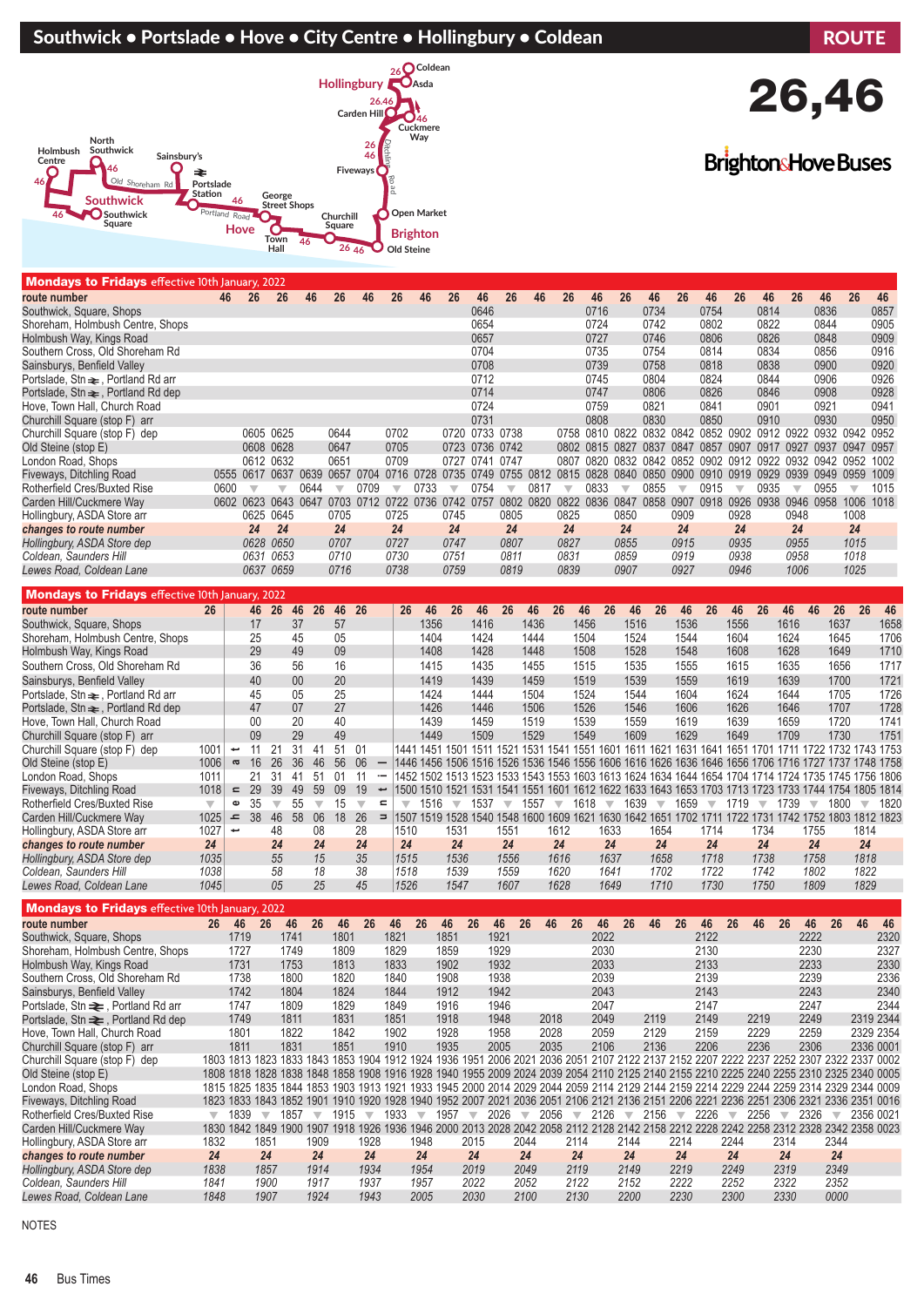### ROUTE **Coldean • Hollingbury • City Centre • Hove • Portslade • Southwick**

# 26,46

## **BrightonsHove Buses**



| <b>Saturdays effective 15th January, 2022</b>                  |                         |                                         |                         |                         |                                                                                                          |                         |                           |                         |                         |                               |                                 |                         |                         |                         |                                 |                         |                              |                         |                          |                                |                         |                                                                                                                                   |                                 |                         |                         |                         |
|----------------------------------------------------------------|-------------------------|-----------------------------------------|-------------------------|-------------------------|----------------------------------------------------------------------------------------------------------|-------------------------|---------------------------|-------------------------|-------------------------|-------------------------------|---------------------------------|-------------------------|-------------------------|-------------------------|---------------------------------|-------------------------|------------------------------|-------------------------|--------------------------|--------------------------------|-------------------------|-----------------------------------------------------------------------------------------------------------------------------------|---------------------------------|-------------------------|-------------------------|-------------------------|
| route number                                                   |                         | 24                                      |                         |                         |                                                                                                          | 24                      |                           | 24                      |                         | 24                            |                                 | 24                      |                         | 24                      |                                 | 24                      |                              | 24                      |                          | 24                             |                         | 24                                                                                                                                |                                 | 24                      |                         |                         |
| Lewes Road, Coldean Lane                                       |                         | 0644                                    |                         |                         |                                                                                                          | 0745                    |                           | 0816                    |                         | 0836                          |                                 | 0856                    |                         | 0919                    |                                 | 0939                    |                              | 0959                    |                          | 1019                           |                         | 1039                                                                                                                              |                                 | 1059                    |                         |                         |
| Coldean, Saunders Hill                                         |                         | 0649                                    |                         |                         |                                                                                                          | 0750                    |                           | 0822                    |                         | 0842                          |                                 | 0902                    |                         | 0925                    |                                 | 0945                    |                              | 1005                    |                          | 1025                           |                         | 1045                                                                                                                              |                                 | 1105                    |                         |                         |
| Hollingbury, opp ASDA Store arr                                |                         | 0652                                    |                         |                         |                                                                                                          | 0753                    |                           | 0825                    |                         | 0845                          |                                 | 0905                    |                         | 0928                    |                                 | 0948                    |                              | 1008                    |                          | 1028                           |                         | 1048                                                                                                                              |                                 | 1108                    |                         |                         |
| changes to route number                                        | 46                      | 26                                      | 46                      | 46                      | 46                                                                                                       | 26                      | 46                        | 26                      | 46                      | 26                            | 46                              | 26                      | 46                      | 26                      | 46                              | 26                      | 46                           | 26                      | 46                       | 26                             | 46                      | 26                                                                                                                                | 46                              | 26                      | 46                      |                         |
| Hollingbury, opp ASDA Store dep                                |                         | 0655                                    |                         |                         |                                                                                                          | 0815                    |                           | 0835                    |                         | 0855                          |                                 | 0915                    |                         | 0934                    |                                 | 0953                    |                              | 1013                    |                          | 1033                           |                         | 1053                                                                                                                              |                                 | 1113                    |                         |                         |
| Rotherfield Cres/Buxted Rise                                   | 0613                    | $\overline{\mathbf{v}}$                 | 0713 0743 0803          |                         |                                                                                                          | $\overline{\mathbf{v}}$ | 0822                      | $\overline{\mathbf{v}}$ | 0835                    | $\overline{\mathbf{v}}$       | 0855                            | $\overline{\mathbf{v}}$ | 0915                    | $\overline{\mathbf{v}}$ | 0935                            | $\overline{\mathbf{v}}$ | 0955                         | $\overline{\mathbf{v}}$ | 1015                     | $\overline{\mathbf{v}}$        | 1035                    | $\overline{\mathbf{v}}$                                                                                                           | 1055                            | $\overline{\mathbf{v}}$ | 1115                    |                         |
| Carden Hill/Cuckmere Way arr                                   |                         |                                         |                         |                         | 0615 0657 0715 0745 0805 0817 0825 0837 0838 0857 0858 0917 0918 0936 0938 0955 0958 1015 1018 1035 1038 |                         |                           |                         |                         |                               |                                 |                         |                         |                         |                                 |                         |                              |                         |                          |                                |                         |                                                                                                                                   | 1055 1058 1115 1118             |                         |                         |                         |
| Carden Hill/Cuckmere Way dep                                   |                         |                                         |                         |                         |                                                                                                          |                         |                           |                         |                         |                               |                                 |                         |                         |                         |                                 |                         |                              |                         |                          |                                |                         | 0617 0657 0717 0747 0807 0817 0827 0837 0847 0857 0907 0917 0927 0936 0947 0955 1005 1015 1025 1035 1045 1055 1105 1115 1125      |                                 |                         |                         |                         |
| Fiveways, Ditchling Road                                       |                         |                                         |                         |                         |                                                                                                          |                         |                           |                         |                         |                               |                                 |                         |                         |                         |                                 |                         |                              |                         |                          |                                |                         | 0623 0703 0723 0753 0814 0824 0834 0844 0854 0904 0914 0924 0934 0943 0954 1002 1012 1022 1032 1042 1052 1102 1112 1122 1132 then |                                 |                         |                         |                         |
| London Road, Shops                                             |                         |                                         |                         |                         | 0628 0708 0728 0758 0821 0831 0841 0851 0901 0912 0922 0932 0942 0951 1002 1010 1020 1030 1040 1050 1100 |                         |                           |                         |                         |                               |                                 |                         |                         |                         |                                 |                         |                              |                         |                          |                                |                         |                                                                                                                                   | 1110 1120 1130 1140             |                         |                         | as                      |
| Old Steine (stop H)                                            |                         |                                         |                         |                         |                                                                                                          |                         |                           |                         |                         |                               |                                 |                         |                         |                         |                                 |                         |                              |                         |                          |                                |                         | 0632 0712 0732 0802 0825 0835 0845 0855 0905 0916 0926 0936 0947 0956 1007 1015 1025 1035 1045 1055 1105 1115 1125 1135 1145 Mon- |                                 |                         |                         |                         |
| Brighton Station $\equiv$ (stop C)                             | 0637                    | $\overline{\mathbf{v}}$                 | 0737 0807               |                         | $\overline{\mathbf{v}}$                                                                                  | $\overline{\mathbb{V}}$ | $\overline{\mathbf{v}}$   | $\overline{\mathbf{v}}$ | $\overline{\mathbb{V}}$ | $\overline{\mathbb{V}}$       | $\overline{\mathbf{v}}$         | $\overline{\mathbf{v}}$ | $\overline{\mathbb{V}}$ | $\overline{\mathbf{v}}$ | $\overline{\mathbf{v}}$         | $\overline{\mathbb{V}}$ | $\overline{\mathbb{V}}$      | $\overline{\mathbb{V}}$ | $\overline{\mathbb{V}}$  | $\overline{\mathbf{v}}$        | $\overline{\mathbf{v}}$ | $\overline{\mathbb{V}}$                                                                                                           | $\overline{\mathbf{v}}$         | $\overline{\mathbb{V}}$ | $\overline{\mathbf{v}}$ | Fri                     |
| Churchill Square (stop J)                                      | $\overline{\mathbb{V}}$ | 0716                                    |                         | $\overline{\mathbb{V}}$ | $\overline{\mathbb{V}}$                                                                                  | 0839                    | $\mathbb {V}$             | 0859                    | $\overline{\mathbb{V}}$ | 0920                          | $\overline{\mathbb{V}}$         | 0940                    | $\mathbb {V}$           | 1000                    | $\mathbb {V}$                   | 1020                    | $\overline{\mathbb{V}}$      | 1040                    | $\mathbb {V}$            | 1100                           | $\overline{\mathbb{V}}$ | 1120                                                                                                                              | $\overline{\mathbb{V}}$         | 1140                    | $\overline{\mathbb{V}}$ | times                   |
| Churchill Square (stop C)                                      | 0641                    |                                         | 0741 0811 0830          |                         |                                                                                                          |                         | 0850                      |                         | 0910                    |                               | 0931                            |                         | 0952                    |                         | 1012                            |                         | 1031                         |                         | 1051                     |                                | 1111                    |                                                                                                                                   | 1131                            |                         | 1151                    |                         |
| Hove, Town Hall, Tisbury Road                                  | 0648                    |                                         |                         | 0748 0819 0838          |                                                                                                          |                         | 0858                      |                         | 0919                    |                               | 0940                            |                         | 1001                    |                         | 1021                            |                         | 1041                         |                         | 1101                     |                                | 1121                    |                                                                                                                                   | 1141                            |                         | 1201                    |                         |
| Portslade, Stn $\equiv$ , Portland Rd                          | 0656                    |                                         | 0756 0827 0846          |                         |                                                                                                          |                         | 0907                      |                         | 0928                    |                               | 0949                            |                         | 1011                    |                         | 1031                            |                         | 1052                         |                         | 1112                     |                                | 1132                    |                                                                                                                                   | 1152                            |                         | 1212                    |                         |
| Sainsburys, Benfield Valley                                    | 0701                    |                                         | 0801 0835 0854          |                         |                                                                                                          |                         | 0915                      |                         | 0936                    |                               | 0957                            |                         | 1019                    |                         | 1039                            |                         | 1100                         |                         | 1120                     |                                | 1140                    |                                                                                                                                   | 1200                            |                         | 1220                    |                         |
| Southern Cross, Old Shoreham Rd                                | 0704                    |                                         |                         | 0804 0838 0857          |                                                                                                          |                         | 0918                      |                         | 0939                    |                               | 1001                            |                         | 1023                    |                         | 1043                            |                         | 1104                         |                         | 1124                     |                                | 1144                    |                                                                                                                                   | 1204                            |                         | 1224                    |                         |
|                                                                | 0710                    |                                         | 0810 0844 0903          |                         |                                                                                                          |                         | 0924                      |                         | 0946                    |                               | 1008                            |                         | 1030                    |                         | 1050                            |                         | 1111                         |                         | 1131                     |                                | 1151                    |                                                                                                                                   | 1211                            |                         | 1231                    |                         |
| Holmbush Way, Kings Road                                       |                         |                                         |                         |                         |                                                                                                          |                         |                           |                         | 0951                    |                               |                                 |                         |                         |                         |                                 |                         |                              |                         |                          |                                |                         |                                                                                                                                   |                                 |                         |                         |                         |
| Shoreham, Holmbush Centre, Shops 0713                          |                         |                                         | 0813 0849 0908          |                         |                                                                                                          |                         | 0929                      |                         |                         |                               | 1013                            |                         | 1035                    |                         | 1055                            |                         | 1116                         |                         | 1136                     |                                | 1156                    |                                                                                                                                   | 1216                            |                         | 1236                    |                         |
| Southwick, Square, Shops                                       | 0720                    |                                         | 0820 0856 0916          |                         |                                                                                                          |                         | 0937                      |                         | 0959                    |                               | 1021                            |                         | 1043                    |                         | 1103                            |                         | 1124                         |                         | 1144                     |                                | 1204                    |                                                                                                                                   | 1224                            |                         | 1244                    |                         |
| <b>Sundays and Public Holidays effective 9th January, 2022</b> |                         |                                         |                         |                         |                                                                                                          |                         |                           |                         |                         |                               |                                 |                         |                         |                         |                                 |                         |                              |                         |                          |                                |                         |                                                                                                                                   |                                 |                         |                         |                         |
| route number                                                   | 24                      | 24                                      |                         | 24                      |                                                                                                          | 24                      |                           | 24                      |                         | 24                            |                                 | 24                      |                         |                         | 24                              |                         | 24                           |                         | 24                       |                                |                         | 24                                                                                                                                |                                 | 24                      |                         | 24                      |
| Lewes Road, Coldean Lane                                       |                         | 0724 0754                               |                         | 0822                    |                                                                                                          | 0852                    |                           | 0923                    |                         | 0951                          |                                 | 1021                    |                         |                         | 1051                            |                         | 21                           |                         | 51                       |                                |                         | 1351                                                                                                                              |                                 | 1421                    |                         | 1451                    |
| Coldean, Saunders Hill                                         |                         | 0729 0759                               |                         | 0828                    |                                                                                                          | 0858                    |                           | 0929                    |                         | 0957                          |                                 | 1027                    |                         |                         | 1057                            |                         | 27                           |                         | 57                       |                                |                         | 1357                                                                                                                              |                                 | 1427                    |                         | 1457                    |
| Hollingbury, opp ASDA Store arr                                |                         | 0732 0802                               |                         | 0831                    |                                                                                                          | 0901                    |                           | 0932                    |                         | 1000                          |                                 | 1030                    |                         |                         | 1100                            |                         | 30                           |                         | 00                       |                                |                         | 1400                                                                                                                              |                                 | 1430                    |                         | 1500                    |
| changes to route number                                        | 26                      | 26                                      | 46                      | 26                      | 46                                                                                                       | 26                      | 46                        | 26                      | 46                      | 26                            | 46                              | 26                      | 46                      |                         | 26                              | 46                      | 26                           | 46                      | 26                       | 46                             | 46                      | 26                                                                                                                                | 46                              | 26                      | 46                      | 26                      |
| Hollingbury, opp ASDA Store dep                                |                         | 0736 0806                               |                         | 0836                    |                                                                                                          | 0906                    |                           | 0936                    |                         | 1006                          |                                 | 1036                    |                         |                         | 1106                            |                         | 36                           |                         | 06                       |                                |                         | 1406                                                                                                                              |                                 | 1436                    |                         | 1506                    |
| Rotherfield Crescent/Buxted Rise                               | $\overline{\mathbf{v}}$ | $\overline{\mathbb{V}}$                 | 0820                    | $\overline{\mathbf{v}}$ | 0850                                                                                                     | $\overline{\mathbf{v}}$ | 0920                      | $\overline{\mathbb{V}}$ | 0943                    | $\overline{\mathbb{V}}$       | 1014                            | $\overline{\mathbf{v}}$ | 1044                    |                         | $\overline{\mathbb{V}}$         | 1115                    | $\overline{\mathbf{v}}$<br>پ | 46                      | $\overline{\mathbf{v}}$  | 16                             | 1346                    | $\overline{\mathbf{v}}$                                                                                                           | 1416                            | $\overline{\mathbb{V}}$ | 1446                    | $\overline{\mathbf{v}}$ |
| Carden Hill/Cuckmere Way arr                                   | 0738                    |                                         | 0808 0822               |                         | 0838 0852 0908 0922 0938                                                                                 |                         |                           |                         | 0945                    | 1008                          |                                 | 1017 1038               | 1047                    |                         | 1108                            | 1118                    | 38<br>a                      | 49                      | 08                       | 19<br>$\qquad \qquad -$        |                         | 1349 1408                                                                                                                         |                                 | 1419 1438 1449 1508     |                         |                         |
| Carden Hill/Cuckmere Way dep                                   |                         |                                         |                         |                         | 0738 0808 0824 0838 0854 0908 0924 0938                                                                  |                         |                           |                         |                         | 0953 1008                     |                                 | 1024 1038               | 1054                    |                         | 1108                            | 1124                    | 38                           | 54                      | 08                       | 24<br>$\overline{a}$           |                         | 1354 1408 1424 1438 1454 1508                                                                                                     |                                 |                         |                         |                         |
| Fiveways, Ditchling Road                                       |                         |                                         |                         |                         | 0744 0814 0830 0844 0900 0914 0930 0945 1000 1015 1031 1045 1101 1115                                    |                         |                           |                         |                         |                               |                                 |                         |                         |                         |                                 | 1131                    | 45<br>$\equiv$               | 01                      | 15                       | 31<br>$\overline{\phantom{0}}$ |                         | 1401 1415 1431 1445 1501 1515                                                                                                     |                                 |                         |                         |                         |
|                                                                |                         |                                         |                         |                         |                                                                                                          |                         |                           |                         |                         |                               |                                 |                         |                         |                         |                                 | 1139                    |                              |                         |                          |                                |                         |                                                                                                                                   |                                 |                         |                         |                         |
|                                                                |                         |                                         |                         |                         |                                                                                                          |                         |                           |                         |                         |                               |                                 |                         |                         |                         |                                 |                         |                              |                         |                          |                                |                         |                                                                                                                                   |                                 |                         |                         |                         |
| London Road, Shops                                             |                         | 0749 0819 0835 0849 0906 0921 0937 0952 |                         |                         |                                                                                                          |                         |                           |                         |                         | 1008 1023                     |                                 | 1039 1053 1109 1123     |                         |                         |                                 |                         | 53<br>$\pmb{\omega}$         | 09                      | 23                       | 39                             | $\mathbf{r}$            | 1409 1423 1439 1453 1509 1523                                                                                                     |                                 |                         |                         |                         |
| Old Steine (stop H)                                            |                         |                                         |                         |                         | 0753 0823 0839 0853 0910 0925 0941 0956                                                                  |                         |                           |                         |                         | 1013 1028 1044 1058 1114 1128 |                                 |                         |                         |                         |                                 | 1144                    | 58<br>$\mathbf{r}$           | 14                      | 28                       | 44                             | $\Rightarrow$           | 1414 1428 1444 1458 1514 1528                                                                                                     |                                 |                         |                         |                         |
| Churchill Square (stop J)                                      |                         | 0756 0826                               | $\overline{\mathbf{v}}$ | 0856                    | $\overline{\mathbf{v}}$                                                                                  | 0929                    | $\overline{\mathbf{v}}$   | 1000                    | $\overline{\mathbf{v}}$ | 1032                          | $\overline{\mathbf{v}}$         | 1102                    | $\overline{\mathbf{v}}$ |                         | 1132                            | $\overline{\mathbf{v}}$ | 02<br>ب                      | $\overline{\mathbf{v}}$ | 32                       | $\overline{\mathbf{v}}$        | $\overline{\mathbb{V}}$ | 1432                                                                                                                              | $\overline{\mathbf{v}}$         | 1502                    | $\overline{\mathbf{v}}$ | 1532                    |
| Churchill Square (stop C)                                      |                         |                                         | 0843                    |                         | 0915                                                                                                     |                         | 0946                      |                         | 1019                    |                               | 1050                            |                         | 1120                    |                         |                                 | 1150                    |                              | 20                      |                          | 50                             | 1420                    |                                                                                                                                   | 1450                            |                         | 1520                    |                         |
| Hove, Town Hall, Tisbury Road                                  |                         |                                         | 0850                    |                         | 0924                                                                                                     |                         | 0955                      |                         | 1028                    |                               | 1100                            |                         | 1130                    |                         |                                 | 1200                    |                              | 30                      |                          | 00                             | 1430                    |                                                                                                                                   | 1500                            |                         | 1529                    |                         |
| Portslade, $\text{Str} \rightleftharpoons$ , Portland Rd       |                         |                                         | 0902#                   |                         | 0936                                                                                                     |                         | 1007#                     |                         | 1040                    |                               | 1112#                           |                         | 1142                    |                         |                                 | 1212#                   |                              | 42                      |                          | 12#                            | 1441                    |                                                                                                                                   | 1511#                           |                         | 1540                    |                         |
| Sainsburys, Benfield Valley                                    |                         |                                         |                         |                         | 0944                                                                                                     |                         |                           |                         | 1048                    |                               |                                 |                         | 1150                    |                         |                                 |                         |                              | 50                      |                          |                                | 1449                    |                                                                                                                                   |                                 |                         | 1547                    |                         |
| Southern Cross, Old Shoreham Rd                                |                         |                                         |                         |                         | 0948                                                                                                     |                         |                           |                         | 1052                    |                               |                                 |                         | 1154                    |                         |                                 |                         |                              | 54                      |                          |                                | 1453                    |                                                                                                                                   |                                 |                         | 1551                    |                         |
| Holmbush Way, Kings Road                                       |                         |                                         |                         |                         | 0954                                                                                                     |                         |                           |                         | 1058                    |                               |                                 |                         | 1200                    |                         |                                 |                         |                              | 00                      |                          |                                | 1459                    |                                                                                                                                   |                                 |                         | 1557                    |                         |
| Shoreham, Holmbush Centre, Shops                               |                         |                                         |                         |                         | 0959                                                                                                     |                         |                           |                         | 1103                    |                               |                                 |                         | 1205                    |                         |                                 |                         |                              | 05                      |                          |                                | 1504                    |                                                                                                                                   |                                 |                         | 1602                    |                         |
| Southwick, Square, Shops                                       |                         |                                         |                         |                         | 1006                                                                                                     |                         |                           |                         | 1110                    |                               |                                 |                         | 1213                    |                         |                                 |                         |                              | 13                      |                          |                                | 1512                    |                                                                                                                                   |                                 |                         | 1610                    |                         |
|                                                                |                         |                                         |                         |                         |                                                                                                          |                         |                           |                         |                         |                               |                                 |                         |                         |                         |                                 |                         |                              |                         |                          |                                |                         |                                                                                                                                   |                                 |                         |                         |                         |
| <b>Sundays and Public Holidays effective 9th January, 2022</b> |                         |                                         |                         |                         |                                                                                                          |                         |                           |                         |                         |                               |                                 |                         |                         |                         |                                 |                         |                              |                         |                          |                                |                         |                                                                                                                                   |                                 |                         |                         |                         |
| route number                                                   |                         | 24                                      |                         | 24                      |                                                                                                          | 24                      |                           | 24                      |                         | 24                            |                                 | 24                      |                         | 24                      |                                 | 24                      |                              | 24                      |                          | 24                             |                         | 24                                                                                                                                |                                 | 24                      |                         | 24                      |
| Lewes Road, Coldean Lane                                       |                         | 1521                                    |                         | 1551                    |                                                                                                          | 1621                    |                           | 1651                    |                         | 1721                          |                                 | 1751                    |                         | 1819                    |                                 | 1849                    |                              | 1936                    |                          | 2033                           |                         | 2131                                                                                                                              |                                 | 2231                    |                         | 2331                    |
| Coldean. Saunders Hill                                         |                         | 1527                                    |                         | 1557                    |                                                                                                          | 1627                    |                           | 1657                    |                         | 1727                          |                                 | 1757                    |                         | 1825                    |                                 | 1855                    |                              | 1942                    |                          | 2042                           |                         | 2140                                                                                                                              |                                 | 2240                    |                         | 2340                    |
| Hollingbury, opp ASDA Store arr                                |                         | 1530                                    |                         | 1600                    |                                                                                                          | 1630                    |                           | 1700                    |                         | 1730                          |                                 | 1800                    |                         | 1828                    |                                 | 1858                    |                              | 1945                    |                          | 2045                           |                         | 2143                                                                                                                              |                                 | 2243                    |                         | 2343                    |
| changes to route number                                        | 46                      | 26                                      | 46                      | 26                      | 46                                                                                                       | 26                      | 46                        | 26                      | 46                      | 26                            | 46                              | 26                      | 46                      | 26                      | 46                              | 26                      | 46                           | 26                      | 46                       | 26                             | 46                      | 26                                                                                                                                | 46                              | 26                      | 46                      | 26                      |
| Hollingbury, opp ASDA Store dep                                |                         | 1536                                    |                         | 1606                    |                                                                                                          | 1636                    |                           | 1706                    |                         | 1736                          |                                 | 1807                    |                         | 1837                    |                                 | 1908                    |                              | 1948                    |                          | 2048                           |                         | 2148                                                                                                                              |                                 | 2248                    |                         | 2348                    |
| Rotherfield Crescent/Buxted Rise                               | 1516                    | $\overline{\mathbf{v}}$                 | 1546                    | $\overline{\mathbf{v}}$ | 1616                                                                                                     | $\overline{\mathbf{v}}$ | 1646                      | $\overline{\mathbf{v}}$ | 1715                    | $\overline{\mathbf{v}}$       | 1745                            | $\overline{\mathbf{v}}$ | 1815                    | $\overline{\mathbf{v}}$ | 1845                            | $\overline{\nabla}$     | 1914                         | $\overline{\mathbf{v}}$ | 2011                     | $\overline{\nabla}$            | 2111                    | $\overline{\mathbf{v}}$                                                                                                           | 2211                            | $\overline{\mathbf{v}}$ | 2311                    | $\overline{\mathbf{v}}$ |
| Carden Hill/Cuckmere Way arr                                   |                         |                                         |                         |                         |                                                                                                          |                         |                           |                         |                         |                               |                                 |                         |                         |                         |                                 |                         |                              |                         |                          |                                |                         | 1519 1538 1549 1608 1619 1638 1649 1708 1718 1738 1748 1809 1818 1839 1848 1910 1916 1950 2013 2050 2113 2150 2213 2250 2313 2350 |                                 |                         |                         |                         |
| Carden Hill/Cuckmere Way dep                                   |                         |                                         |                         |                         |                                                                                                          |                         |                           |                         |                         |                               |                                 |                         |                         |                         |                                 |                         |                              |                         |                          |                                |                         | 1524 1538 1554 1608 1624 1638 1654 1708 1723 1738 1753 1809 1824 1839 1855 1910 1930 1950 2020 2050 2120 2150 2220 2250 2320 2350 |                                 |                         |                         |                         |
| Fiveways, Ditchling Road                                       |                         |                                         |                         |                         |                                                                                                          |                         |                           |                         |                         |                               |                                 |                         |                         |                         |                                 |                         |                              |                         |                          |                                |                         | 1531 1545 1601 1615 1631 1645 1701 1715 1730 1745 1800 1815 1830 1845 1901 1916 1936 1956 2026 2056 2126 2156 2225 2256 2325 2356 |                                 |                         |                         |                         |
| London Road, Shops                                             |                         |                                         |                         |                         |                                                                                                          |                         |                           |                         |                         |                               |                                 |                         |                         |                         |                                 |                         |                              |                         |                          |                                |                         | 1539 1553 1609 1623 1639 1653 1709 1722 1737 1752 1806 1821 1836 1851 1907 1922 1942 2002 2031 2101 2131 2201 2230 2301 2330 0001 |                                 |                         |                         |                         |
| Old Steine (stop H)                                            |                         |                                         |                         |                         |                                                                                                          |                         |                           |                         |                         |                               |                                 |                         |                         |                         |                                 |                         |                              |                         |                          |                                |                         | 1544 1558 1614 1628 1644 1658 1714 1727 1742 1756 1810 1825 1840 1855 1911 1926 1946 2006 2035 2105 2135 2205 2234 2305 2334 0005 |                                 |                         |                         |                         |
|                                                                | $\overline{\mathbf{v}}$ | 1602                                    | $\overline{\mathbf{v}}$ | 1632                    | $\overline{\mathbf{v}}$                                                                                  |                         | $1702 \times 1731 \times$ |                         |                         | 1800                          | $\overline{\mathbf{v}}$         | 1828                    | $\overline{\mathbf{v}}$ | 1858                    | $\overline{\phantom{a}}$        | 1929                    | $\overline{\mathbf{v}}$      | 2009                    | $\overline{\phantom{a}}$ | 2108                           | $\overline{\mathbf{v}}$ | 2208                                                                                                                              | $\overline{\mathbf{v}}$         | 2308                    | $\overline{\mathbf{v}}$ |                         |
| Churchill Square (stop J)<br>Churchill Square (stop C)         | 1550                    |                                         | 1620                    |                         | 1650                                                                                                     |                         |                           |                         | 1748                    |                               | 1816                            |                         | 1846                    |                         | 1916                            |                         | 1951                         |                         | 2039                     |                                | 2139                    |                                                                                                                                   | 2238                            |                         | 2338                    |                         |
| Hove, Town Hall, Tisbury Road                                  | 1559                    |                                         | 1629                    |                         | 1659                                                                                                     |                         | 1720<br>1728              |                         | 1756                    |                               | 1824                            |                         | 1854                    |                         | 1924                            |                         | 1959                         |                         | 2046                     |                                | 2146                    |                                                                                                                                   | 2245                            |                         | 2345                    |                         |
| Portslade, Stn $\equiv$ , Portland Rd                          | 1610#                   |                                         | 1640                    |                         |                                                                                                          |                         |                           |                         | 1807#                   |                               | 1835                            |                         | 1905#                   |                         | 1934                            |                         | 2008#                        |                         | 2054                     |                                | 2154                    |                                                                                                                                   | 2253                            |                         | 2353                    |                         |
|                                                                |                         |                                         |                         |                         | 1710#                                                                                                    |                         | 1739                      |                         |                         |                               | $\overline{\mathbf{v}}$         |                         |                         |                         | $\overline{\mathbf{v}}$         |                         |                              |                         | $\overline{\mathbf{v}}$  |                                | $\overline{\mathbf{v}}$ |                                                                                                                                   | $\overline{\mathbf{v}}$         |                         | $\overline{\mathbf{v}}$ |                         |
| Sainsburys, Benfield Valley                                    |                         |                                         | 1647                    |                         |                                                                                                          |                         | 1746                      |                         |                         |                               |                                 |                         |                         |                         |                                 |                         |                              |                         |                          |                                |                         |                                                                                                                                   |                                 |                         |                         |                         |
| Southern Cross, Old Shoreham Rd                                |                         |                                         | 1651                    |                         |                                                                                                          |                         | 1750                      |                         |                         |                               | 1840                            |                         |                         |                         | 1938                            |                         |                              |                         | 2058                     |                                | 2158                    |                                                                                                                                   | 2257                            |                         | 2357                    |                         |
| Holmbush Way, Kings Road                                       |                         |                                         | 1657                    |                         |                                                                                                          |                         | 1756                      |                         |                         |                               | 1846                            |                         |                         |                         | 1943                            |                         |                              |                         | 2103                     |                                | 2203                    |                                                                                                                                   | 2302<br>$\overline{\mathbb{V}}$ |                         | 0002                    |                         |
| Shoreham, Holmbush Centre, Shops<br>Southwick, Square, Shops   |                         |                                         | 1702<br>1709            |                         |                                                                                                          |                         | 1801<br>1808              |                         |                         |                               | $\overline{\mathbb{V}}$<br>1854 |                         |                         |                         | $\overline{\mathbb{V}}$<br>1951 |                         |                              |                         | $\mathbb {V}$<br>2110    |                                | $\mathbb {V}$<br>2210   |                                                                                                                                   | 2309                            |                         | $\mathbb {V}$<br>0009   |                         |

NOTES # = Operates via Glebe Villas, New Church Road and Boundary Road to Portslade Station.